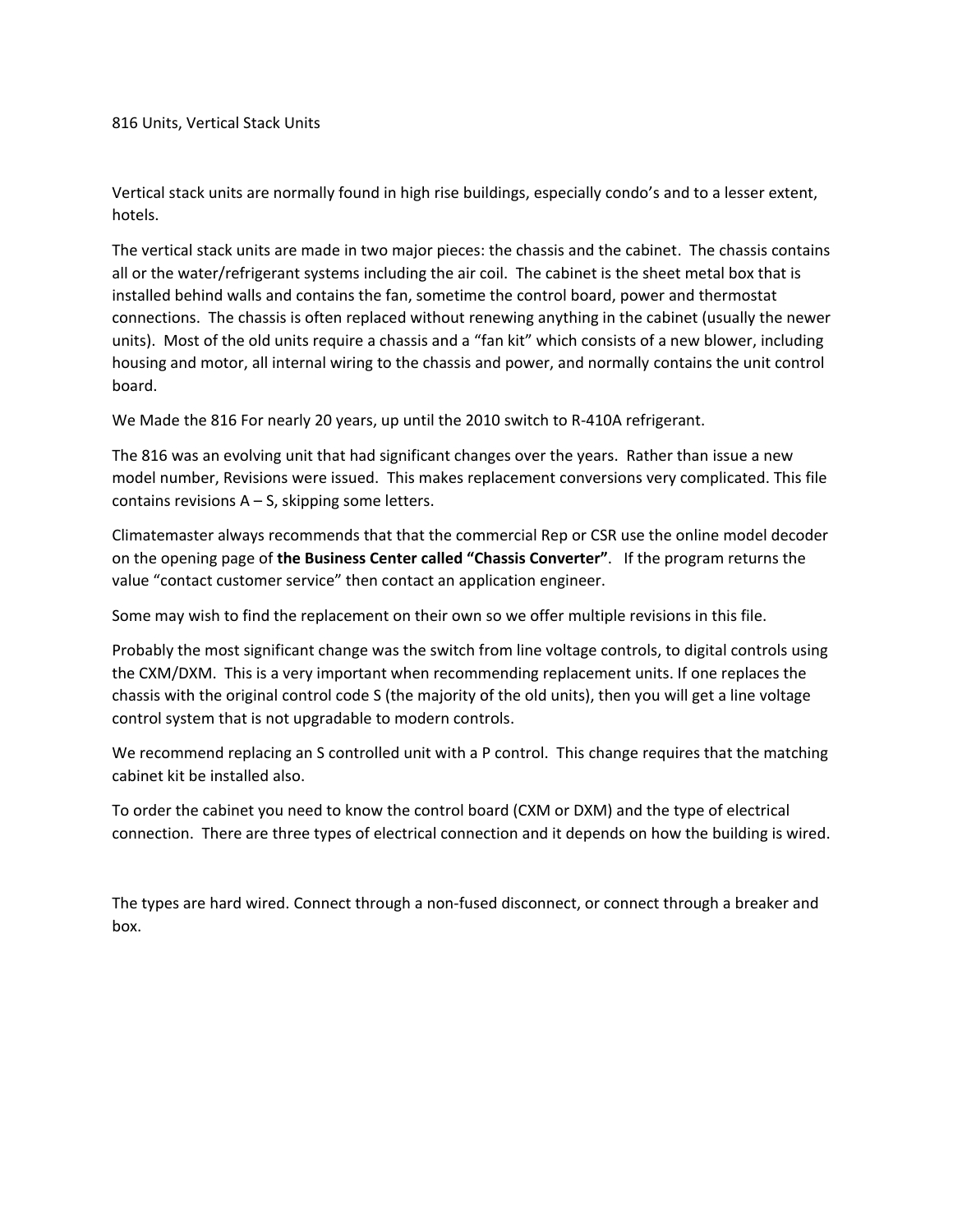DRAVING NO



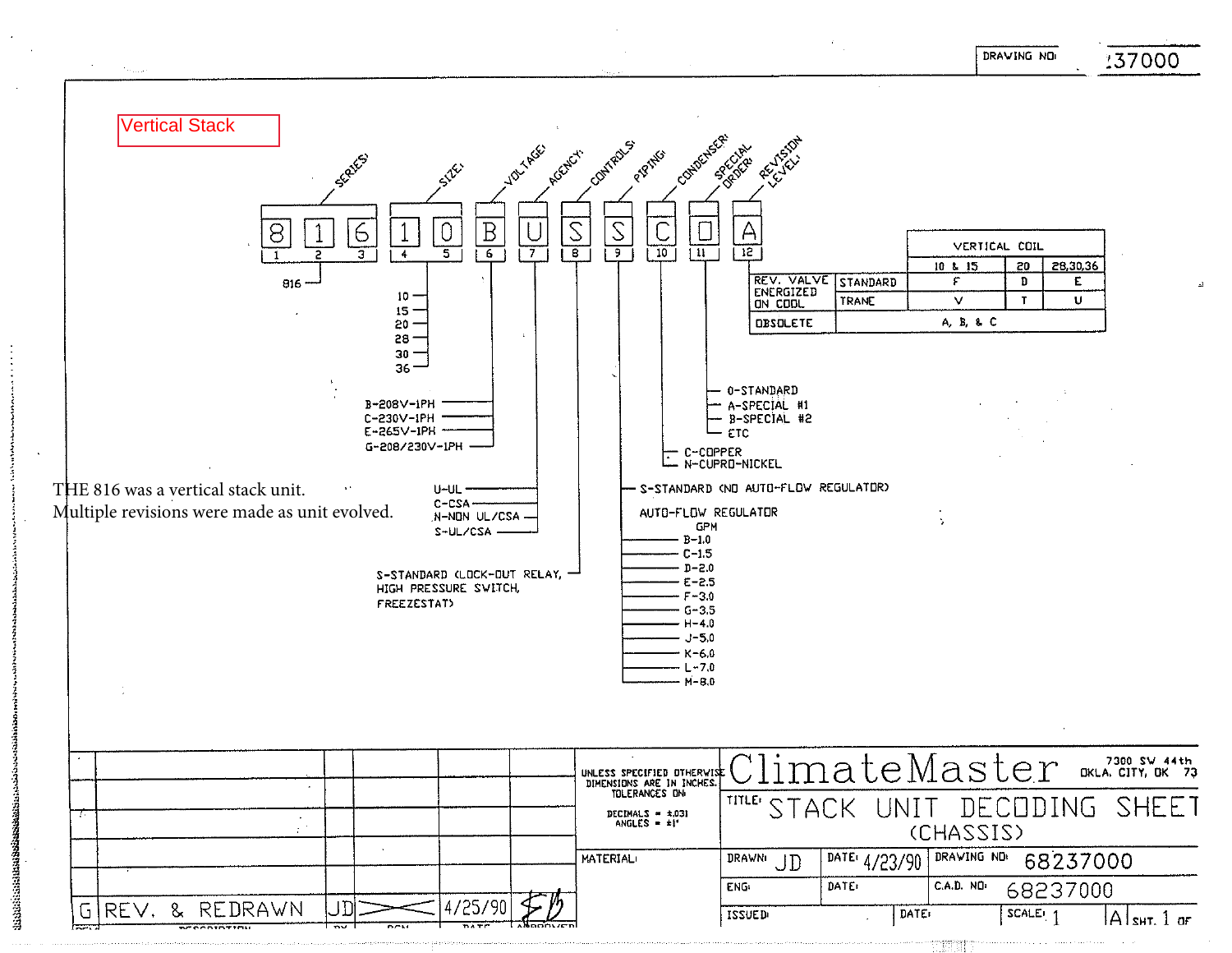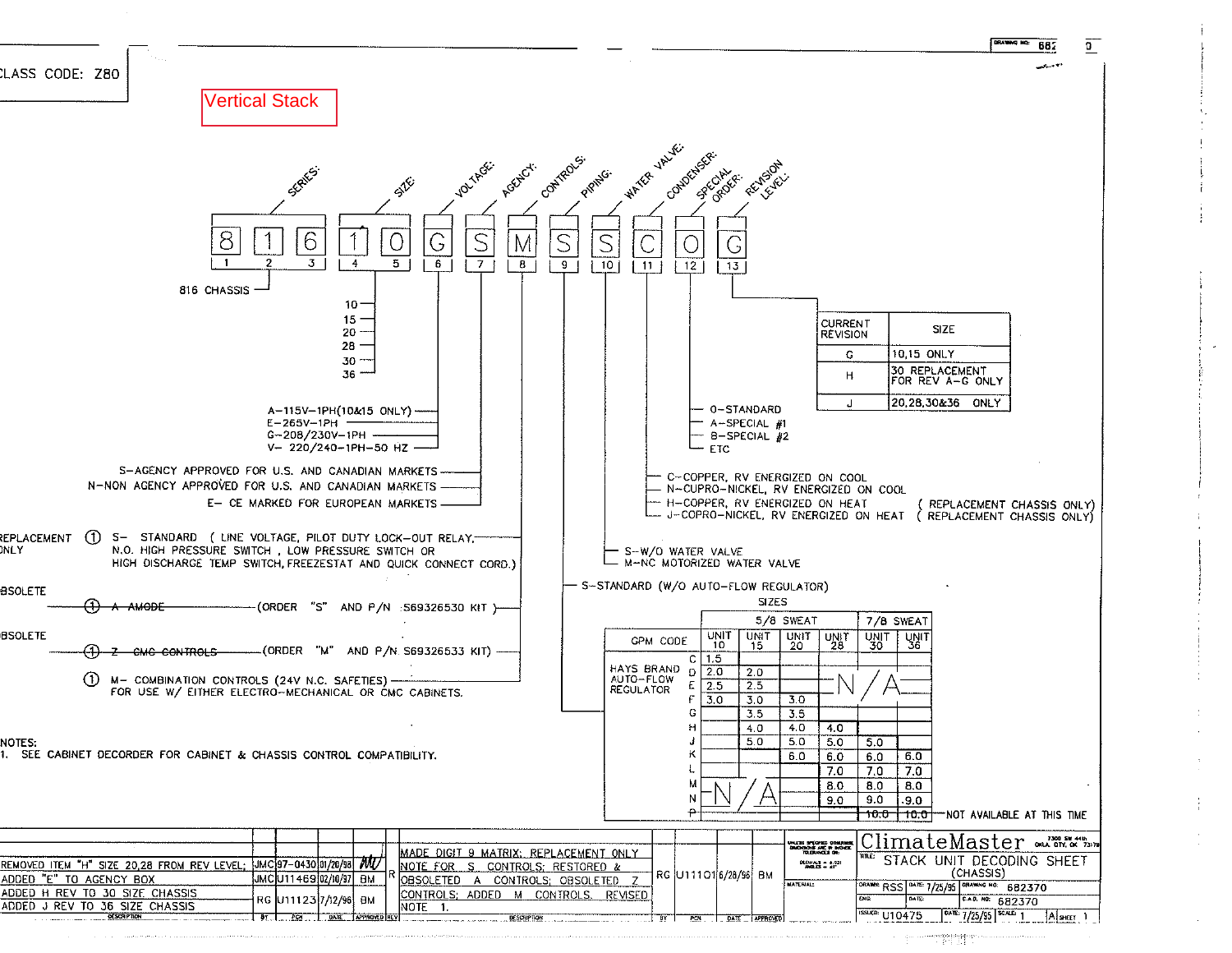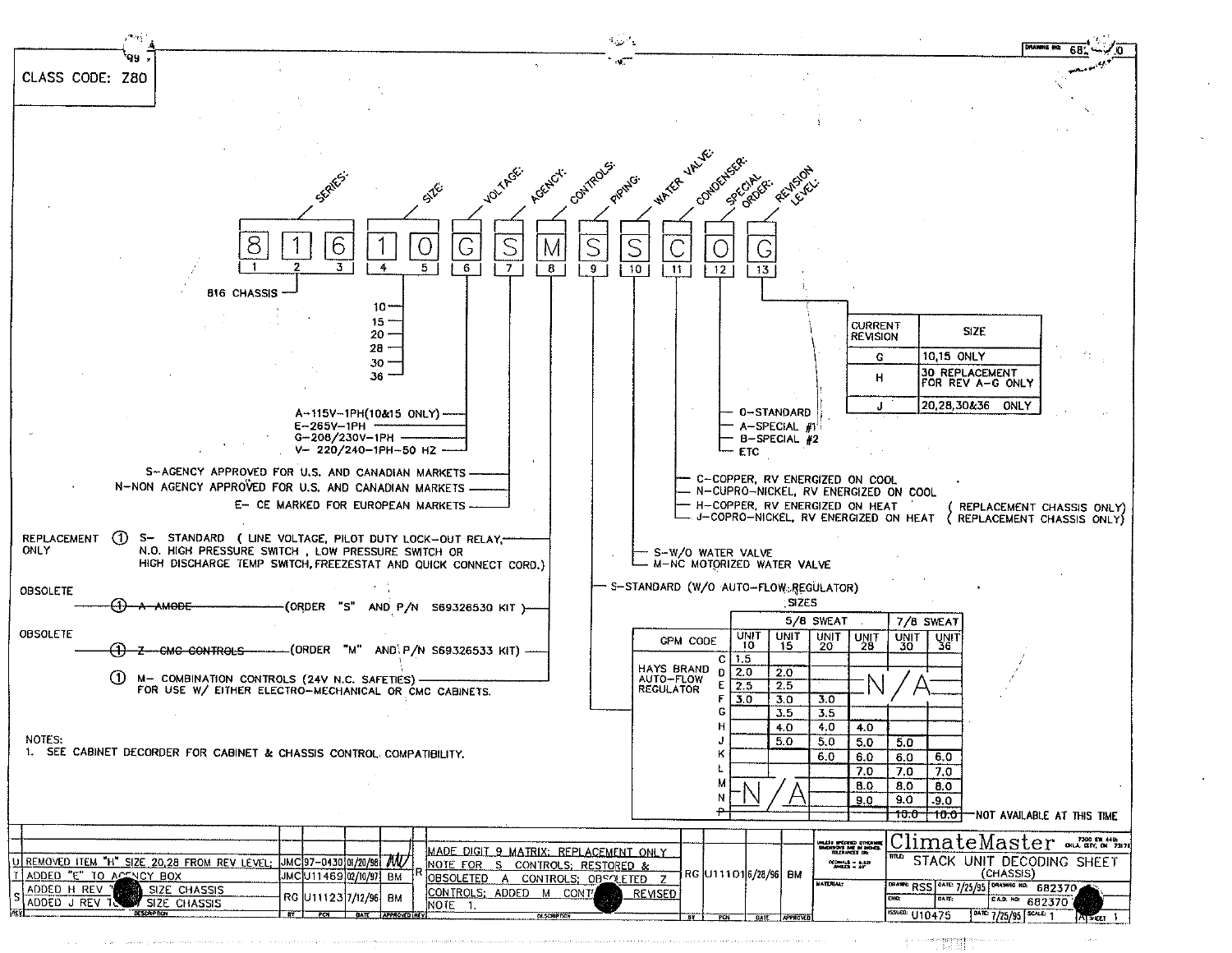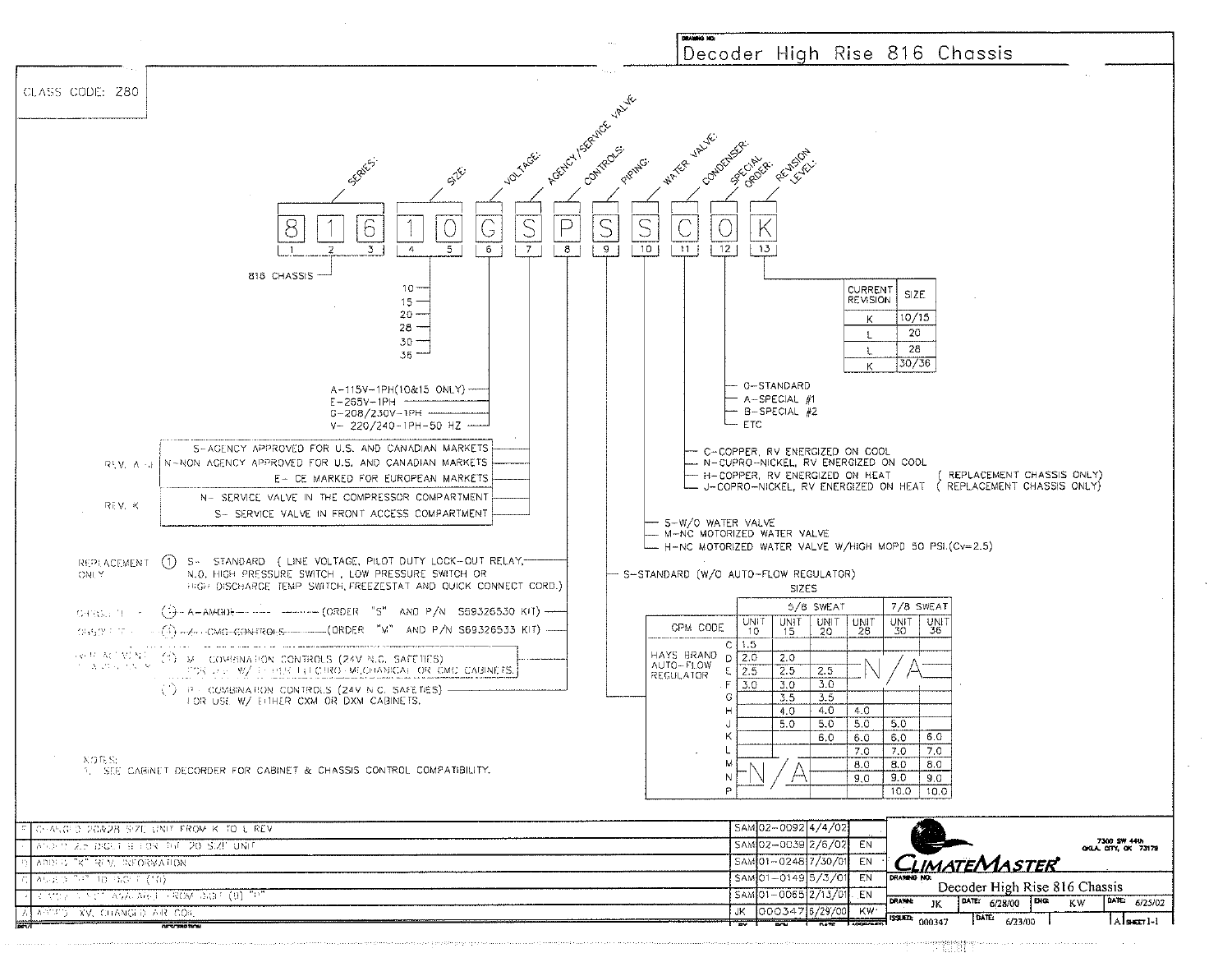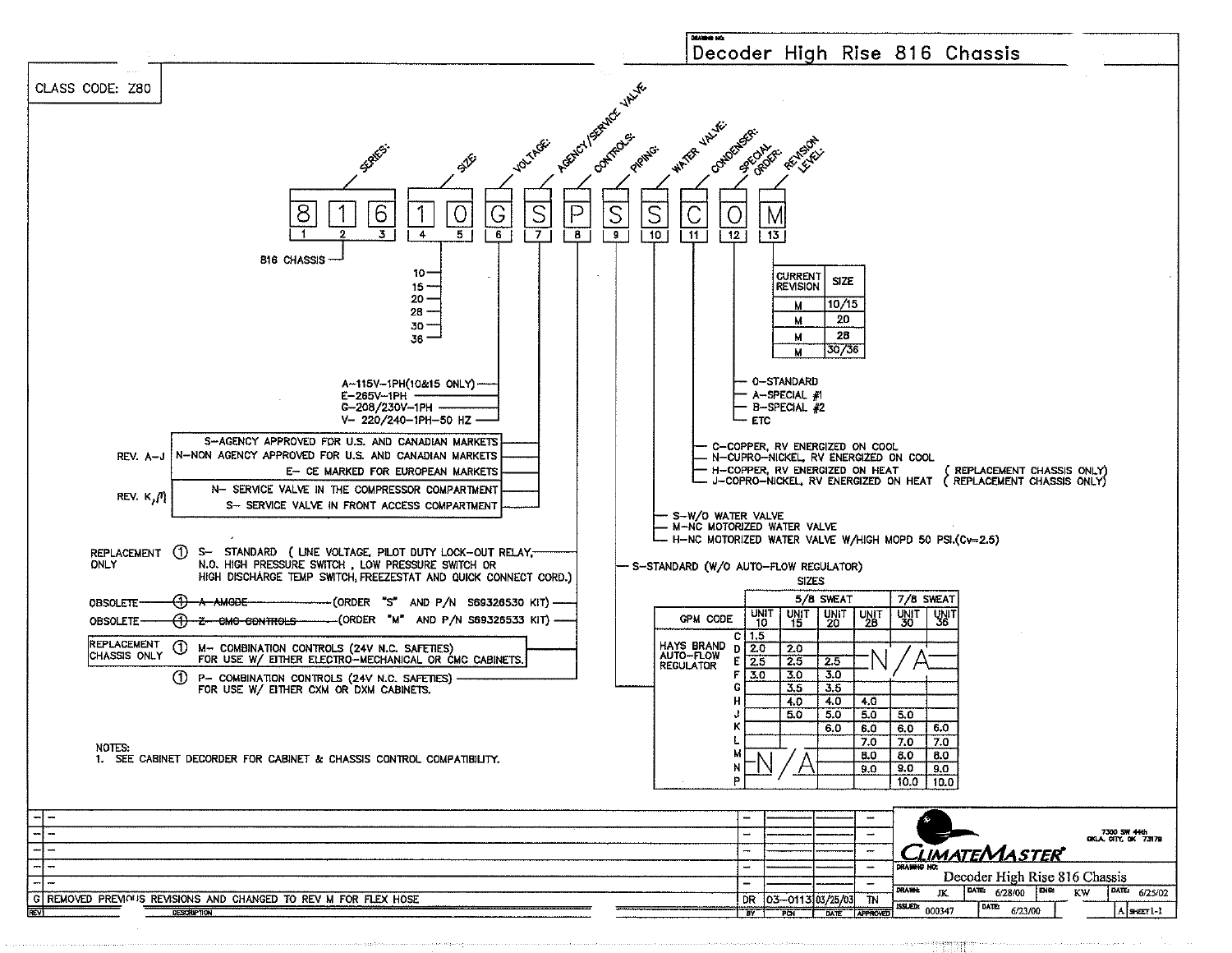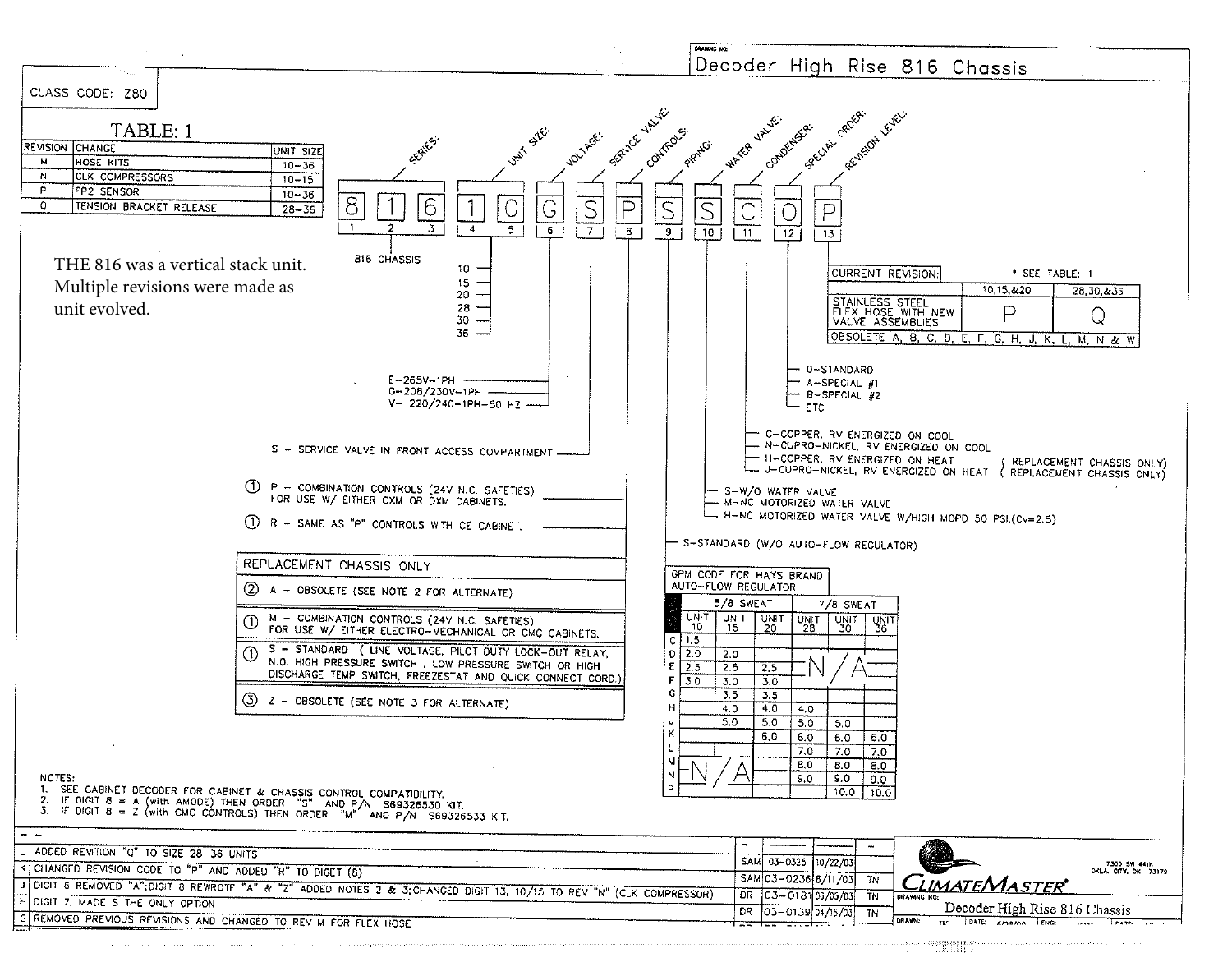

 $\label{eq:2} \begin{split} \mathcal{L}^{(0)}_{\text{max}}(\mathbf{r}) = \frac{1}{2} \mathcal{L}(\mathbf{r}) \end{split}$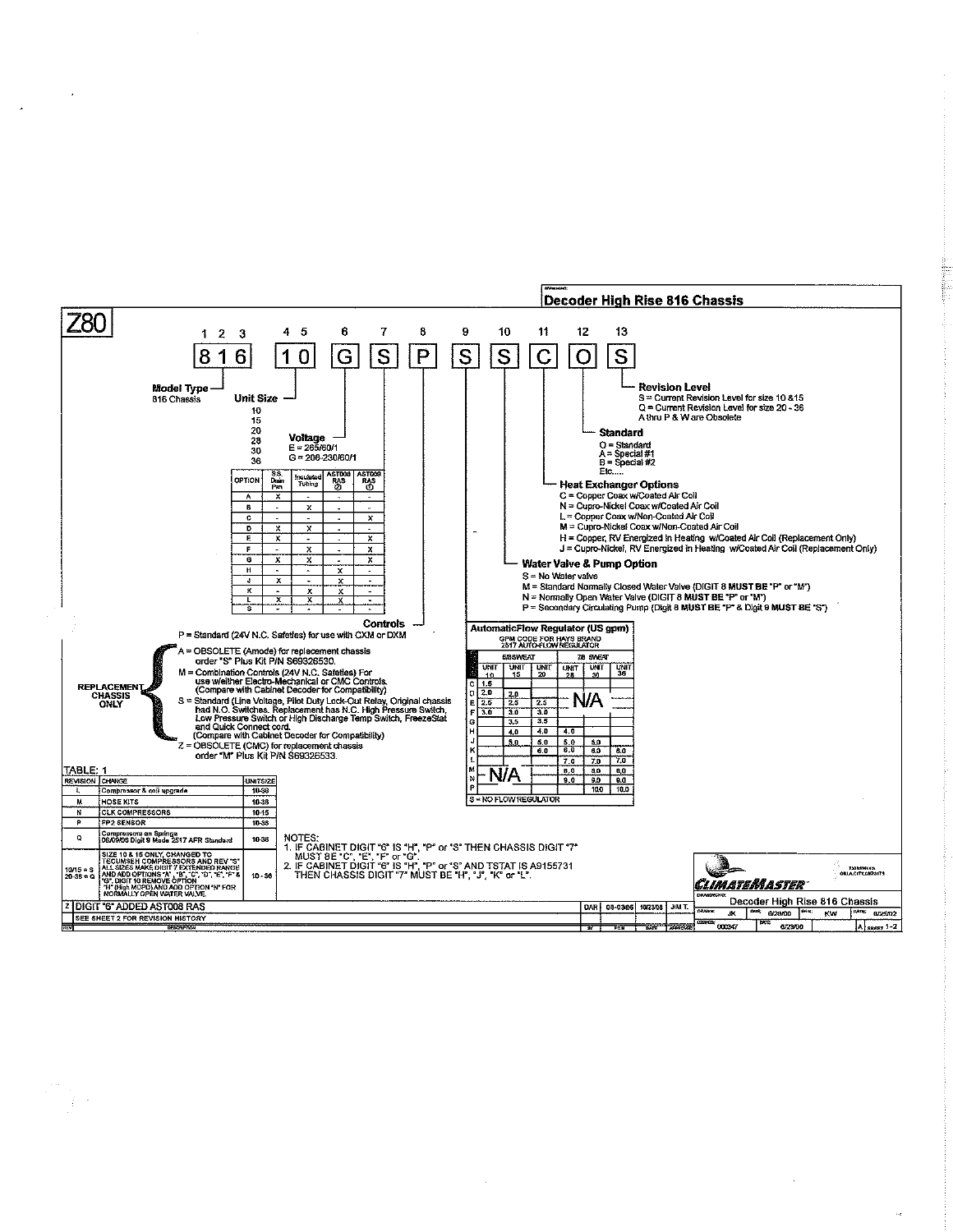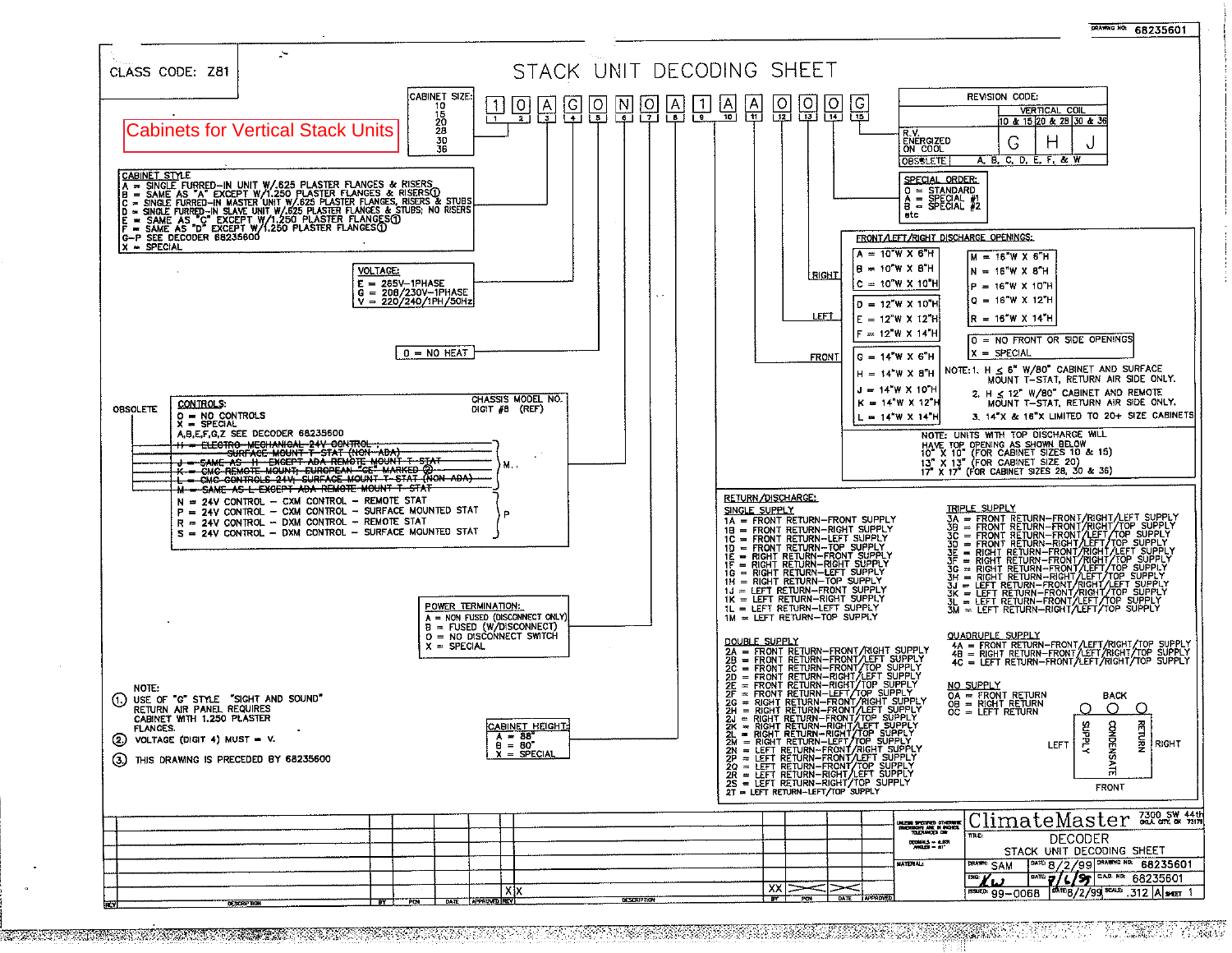

| B.      | --------                   | LINE V. CTRL WY ACCESS DOOR   B |   |  |
|---------|----------------------------|---------------------------------|---|--|
|         | FRAMED WGRILLE             | 24 V. CTRL-NO ACCESS DOOR       |   |  |
|         |                            | LINE V. CTRL W/ ACCESS DOOR     |   |  |
| E.<br>Ë | SOLID-NO GRILLE            | 24 V. CTRL-NO ACCESS DOOR       |   |  |
|         |                            | LINE V. CTRLW/ ACCESS DOOR      | F |  |
|         | SPECIAL ~ CONSULT FACTORY~ |                                 |   |  |

| REVISION COUL |                                            |             |                          |  |  |                                 |                     |  |  |
|---------------|--------------------------------------------|-------------|--------------------------|--|--|---------------------------------|---------------------|--|--|
| A             |                                            | -10-36      | <b>VERT, COIL</b>        |  |  | RV ON HEAT                      |                     |  |  |
| $\mathbf{B}$  |                                            | $10 - 36$   | VERT. COIL               |  |  | RV ON COOL                      |                     |  |  |
| て             | <b>OBSOLETE</b>                            | 10215       | SLANT COIL               |  |  | RV ON COOL                      |                     |  |  |
| 二             |                                            | $- - 10E15$ | VERT. COIL               |  |  | RV ON HEAT                      | KOAXI               |  |  |
| F             | SPECIAL                                    | $10 - 36$   | VERT. COIL               |  |  | RV ON COOL                      | <b>KOAX</b>         |  |  |
| D             | STANDARD 10E15<br><b>STANDARD 20,28,36</b> |             | SLANT COIL<br>VERT. COIL |  |  | <b>RV ON COOL</b><br>RV ON COOL | <b>KOAX</b><br>KOAX |  |  |